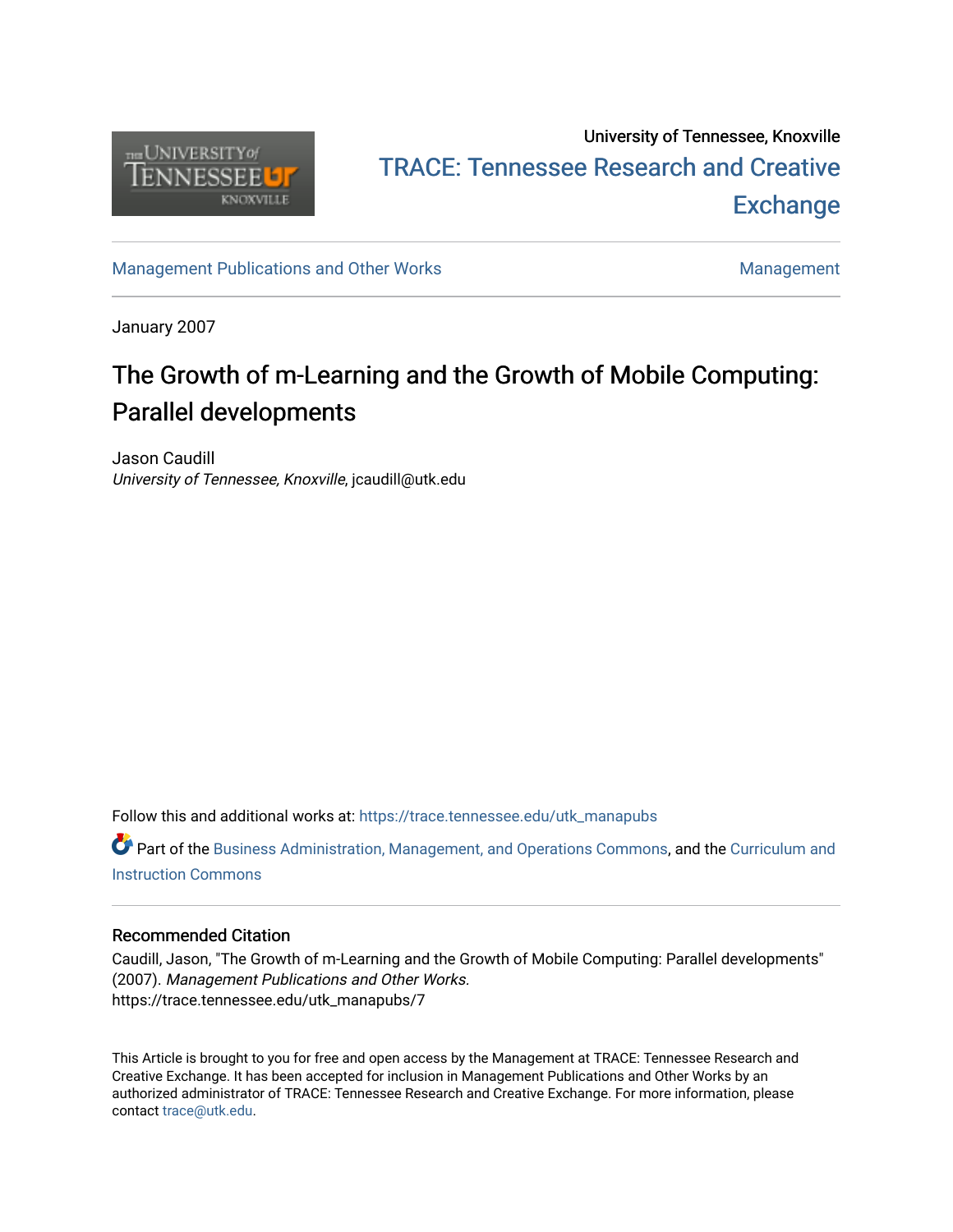**June – 2007** 

# *The Growth of m-Learning and the Growth of Mobile Computing: Parallel developments*

**Jason G. Caudill** Grand Canyon University USA

### **Abstract**

m-Learning is made possible by the existence and application of mobile hardware and networking technology. By exploring the capabilities of these technologies, it is possible to construct a picture of how different components of m-Learning can be implemented. This paper will explore the major technologies currently in use: portable digital assistants (PDAs), Short Message Service (SMS) messaging via mobile phone, and podcasts via MP3 players.

**Keywords:** m-Learning; mobile technology; portable digital assistants; PDA; Short Message Service; SMS; podcast

Online learning and blended instruction, both utilizing technology to convey educational content, are shifting from a model working only with e-Learning to encompassing mobile learning (m-Learning). This shift in learning locations and learner access to information has been driven both by demand and by advances in technology that make mobile technology access a practical option for the average person. In examining the growth of these technologies it is possible to see the growth to date, and possibly the future direction of, m-Learning.

### **Introduction**

m-Learning is broadly defined as the delivery of learning content to learners utilizing mobile computing devices (Parsons & Ryu, 2006). Kambourakis, Kontoni, and Sapounas (2004) defined it as, "The point at which mobile computing and e-Learning intersect to produce an anytime, anywhere learning experience" (p. 1). The advantages of learning anytime and anywhere have long been near the top of the benefits listed by proponents of online education, but until the advent of m-Learning technologies it was not really an anytime, anyplace environment. The demand for a learner to be physically at a computer and physically connected via some kind of cable to a network meant that learning locations were constrained. With constraints in place on the available learning locations, time constraints existed as well; someone taking classes using their computer at work might not have access to that resource at midnight or on Sunday afternoon (Petrova, 2004). Mobile learning is exactly that; mobile; m-Learning as an educational method is new and more flexible than previous e-Learning applications (Georgiev, Georgieva, & Trajkovski, 2006). Learners can have the opportunity to review course materials or correspond with instructors or colleagues while sitting in a restaurant or waiting for a bus; they are not made immobile by the restrictions of desktop computer technology.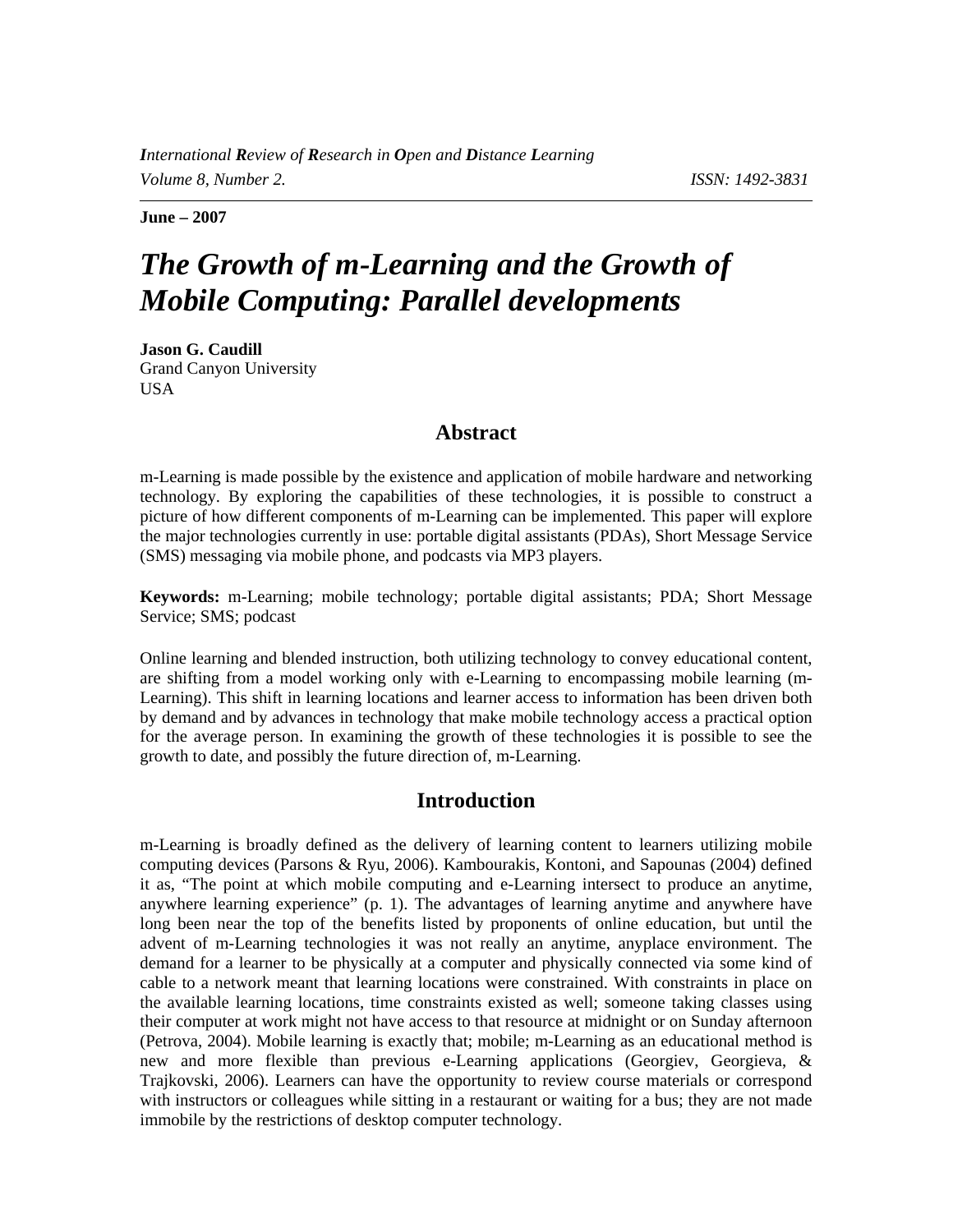Because m-Learning is such a new field the research is still in a stage where different categories of m-Learning pedagogy are being developed, identified, and researched (Frohberg, 2006). With this developmental stage in mind, the very existence of m-Learning, not to mention its growing application, is directly tied to the growth of mobile technology. This fact is why it is so important for researchers and practitioners to be familiar with mobile technology applicable to m-Learning. It simply is not possible for someone to log onto a learning management system (LMS) wirelessly from a personal digital assistant (PDA) if wireless networks don't exist or if PDAs do not support wireless connectivity.

Hardware advances are one of two key components to the emergence of m-Learning, the other being networking. To be mobile technology, hardware had to advance to a point at which people would carry and access the device on a regular basis. It is generally accepted that devices like mobile phones, PDAs, and MP3 players fit into the category of mobile devices (Mellow, 2005; Andronico, Carbonaro, Casadei, Colazzo, Molinari, & Ronchetti, 2003). Sources disagree on the status of laptop and notebook computers as mobile devices. While they are capable of working without plugging into a power source and can utilize wireless networks, they are not devices that people can carry everywhere and quickly access at any time due to their size, configuration, and the time required to boot up and shut down. For the purposes of this paper, mobile technology will be described as a device that can fit in the average shirt or jacket pocket and be carried on a daily basis.

Wireless networking is the second technological component contributing to m-Learning success. While some m-Learning resources can be utilized in a non-networked, offline environment, many depend on access to the Internet to exchange information and access up-to-date information. To serve this need, mobile devices needed a way to access network resources without plugging into a land line connection. Currently the leading candidate for this technology is the IEEE 802.11 wireless communication standard, commonly called Wi-Fi. Also gaining ground in the market are wireless phone broadband connections and, to a lesser extent, the IEEE 802.15.1 wireless communication standard, commonly called *Bluetooth*. While *Bluetooth* is more frequently used as a device-to-device data transfer technology, its use as a network system is possible. Regardless of which standard is in use, wireless networking provides learners with the opportunity to connect with colleagues and instructors via online resources from a much broader variety of places than are accessible via traditional wired connections. An in-depth review of the technology will be explored in a later section, but it is important to recognize just how important this technology is in facilitating m-Learning environments.

### **Defining m-Learning**

There is much debate as to whether m-Learning is the next progressive step from e-Learning or simply an advanced tool that integrates with e-Learning. In either case, m-Learning is a new and unique component of distance learning. Georgiev and colleagues (2006, p. 1) defines it as, " $\dots$  a new stage of the development of e-learning . . . " To understand the distinctions, it is necessary to look at what e-Learning really is, followed by the emerging definitions of m-Learning:

Laouris and Eteokleous (2005), cite Pinkwert, et. al. (2003) as defining e-Learning as, "learning supported by digital 'electronic' tools and media." Ramshirish and Singh (2006) open by defining e-Learning as " . . . essentially education via electronic network in which content is transferred via the Internet, intranet, extranet, audio/ video tapes, satellite television, and CD-ROMs" (p. 2). It is important to recognize that definitions of e-Learning almost always specify that there is indeed learning taking place in an environment, and that environment happens to utilize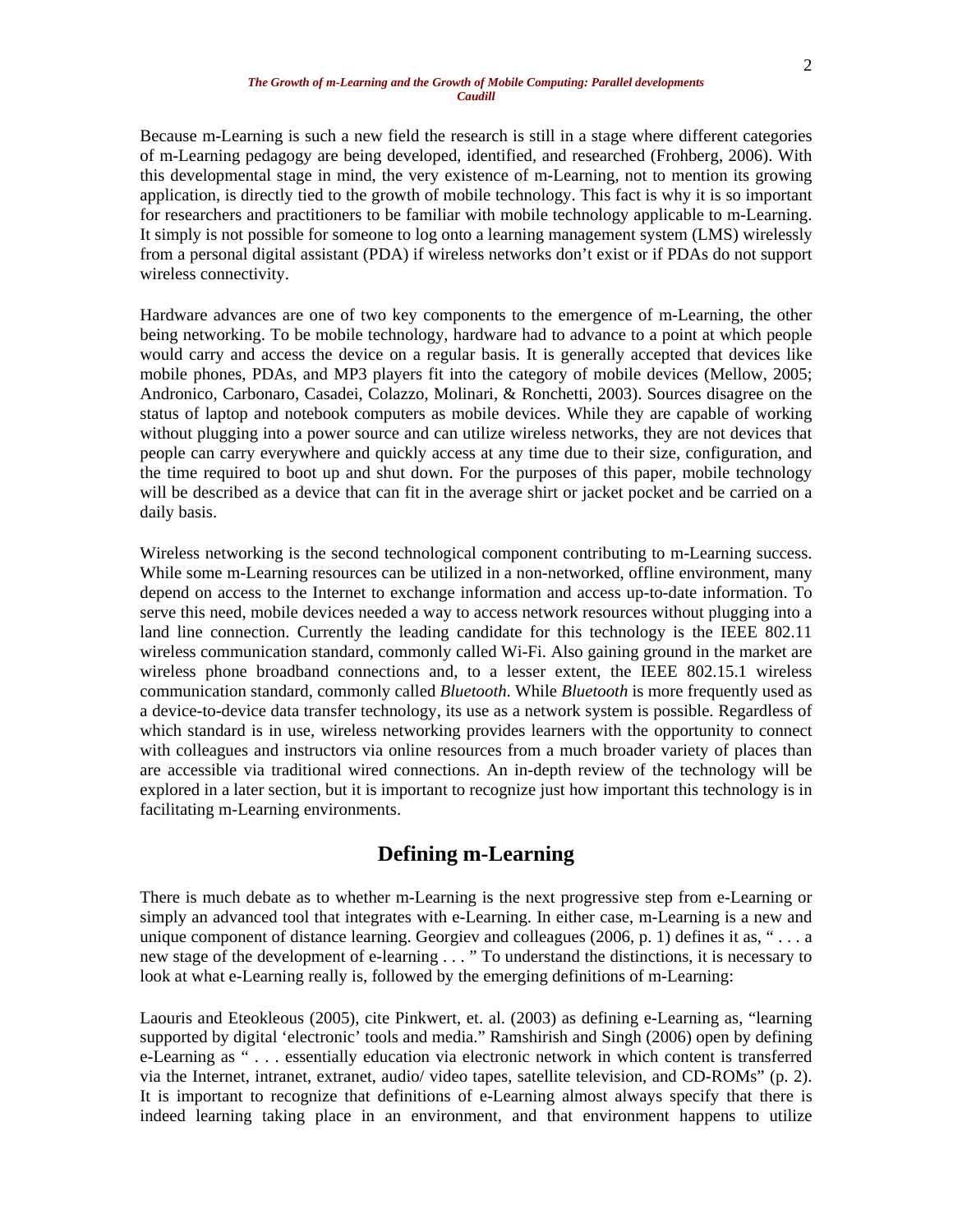electronic means of communication to convey the learning experience. While it may be difficult to precisely define what is e-Learning and what is not, dependent on the amount of electronic integration into the course, it is probably fair to say that any educational environment which utilizes any electronic media tools as a part of the instruction is utilizing e-Learning, even if it is not a 100 percent e-Learning environment. As an example, a face to face class viewing information on an archeological dig on DVD would be utilizing e-Learning as a component of their experience, while an asynchronous online course where all activities take place in the confines of a CMS would be a dedicated e-Learning class.

Given that e-Learning is learning incorporating electronic media, what defines m-Learning? This paper will define m-Learning as any e-Learning application delivered on-demand via mobile digital device. As a relatively new term, however, there are many other definitions in use. Kambourakis, Kontoni, and Sapounas (2004) define m-Learning as being, "The point at which mobile computing and e-Learning intersect to produce an anytime, anywhere learning experience" (p. 1). Colazzo, Ronchetti, Trifonova, and Molinari (2003) state that, "A mobile learning educational process can be considered as any learning and teaching activity that is possible through mobile tools or in settings where mobile equipment is available." Laouris and Eteokleous (2005, p. 2) cite multiple sources for definitions of m-Learning, including:

- Pinkwert et. al. (2003), who defines m-learning as ". . . e-learning that uses mobile devices and wireless transmission."
- Polsani (2003), who defines m-learning as " . . . a form of education whose site of production, circulation, and consumption is the network."
- Traxler (2005), who defines m-learning as "... any educational provision where the sole or dominant technologies are handheld or palmtop devices."
- and Sharples (2005), who defines m-learning " . . . as a process of coming to know, by which learners in cooperation with their peers and teachers, construct transiently stable interpretations of their world."

The common thread of all these above definitions as cited by Laouris and Eteokleous (2005, p. 2) is that they incorporate the use of mobile technology to facilitate the transfer and acquisition of knowledge, the learning process. Again, like e-Learning, m-Learning can be utilized on different scales. One environment may utilize m-Learning as a single component of a single topic, while another environment may be dedicated to using m-Learning as the only means for learning. In either case the technology applied will be mobile.

With both e-Learning and m-Learning defined, it is possible to see many similarities between the two processes. Most obviously, learning is a key component of both; the goal of the application, regardless of the technology utilized, is to engender the acquisition of knowledge by a learner. Also obvious is that electronic technology is used in both systems. Granted, there are differences in the types of devices and the types of media used, but e-Learning and m-Learning are really studies in technology integration into educational environments. Clearly, the theories behind these two different forms of instruction are the same; the integration of technology can improve the learning experience. With such common goals and methods, then, why is it necessary to delineate m-Learning from e-Learning? The answer to that is in the very real differences between the two.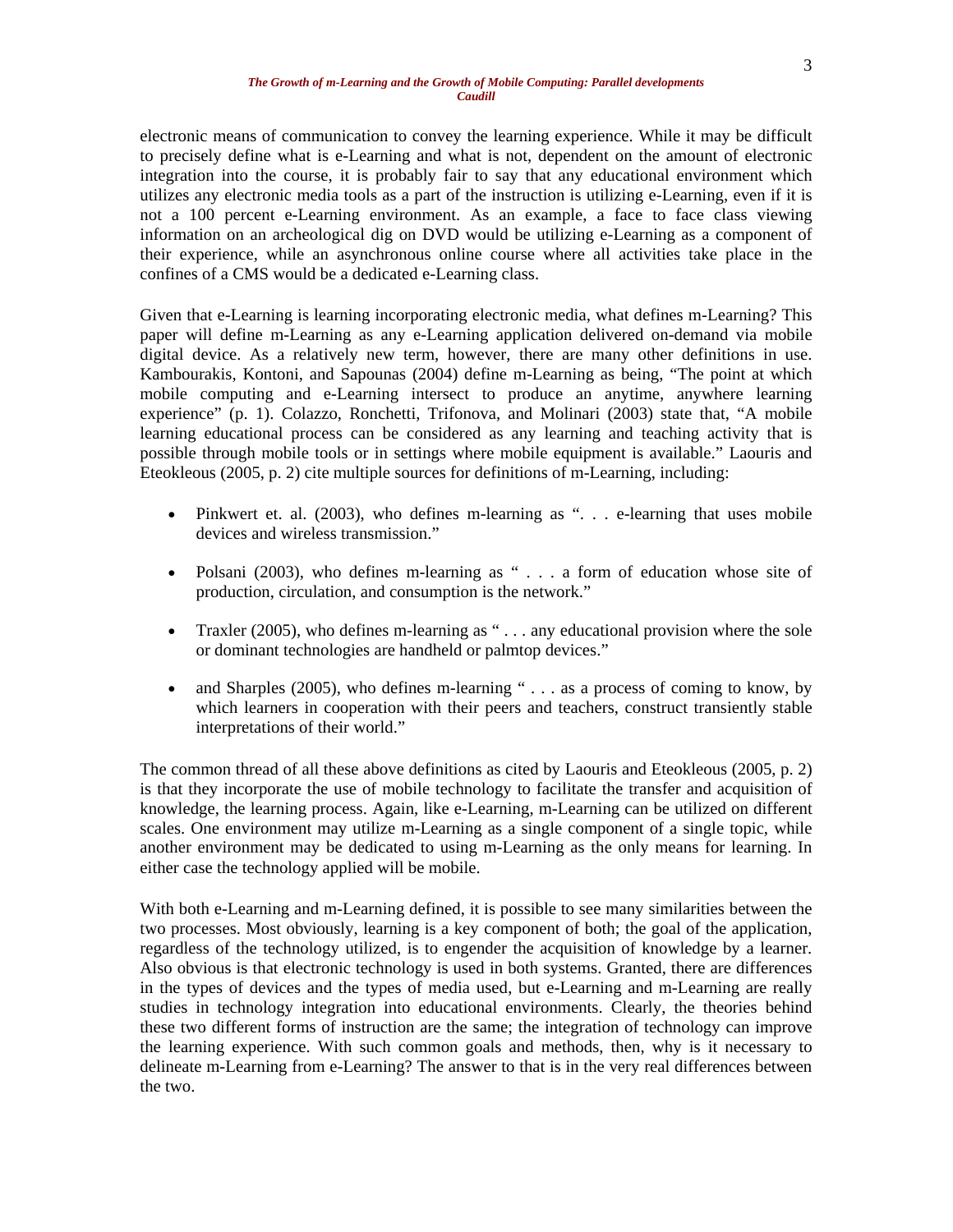Kambourakis and colleagues' (2004) definition of m-Learning is a good start to identifying the differences from e-Learning. m-Learning is, to an extent, e-Learning, but e-Learning is not necessarily m-Learning. What this means is that while by definition learning through mobile computing devices utilizes electronic media and therefore meets the definition of e-Learning, e-Learning may or may not incorporate mobile devices, and as such may or may not meet the definition of m-Learning. Georgiev and colleagues (2006) states this concept as, "The main difference between e-Learning and m-Learning is in the technologies used for educational content supply" (pp. 2-3). In many ways, m-Learning acts as a partner to e-Learning, providing learners with the opportunity to maintain involvement in their learning environment while not accessible via static technological devices such as desktop computers (Charmonman & Chorpothong, 2005). It is this unique connection that defines the difference between the two. M-Learning is a dedicated, special-purpose component of the e-Learning world that provides expanded opportunities and abilities to learners. As a special component, m-Learning warrants its own definition and dedicated study into its creation and application to provide the best facility to mobile learners.

Given that m-Learning is a discipline unto itself, there are certain advantages provided in a m-Learning environment that are not present in other kinds of e-Learning. The primary advantage of m-Learning is to provide truly anytime, anyplace learning (Kambourakis, et. al., 2004; Ramshirish & Singh, 2006). What this means to the learner is that they are no longer constrained by static resources. A desktop computer, no matter how powerful or user-friendly, will always be limited by size, weight, and the need for power and network connections via cables plugged into sockets and ports that are not mobile.

In addition to being able to access resources from anywhere with a mobile device, this ease of transport has other advantages. Perhaps most notably, mobile devices provide users with an interface to their content that is both personalized and secure (Petrova, 2004). In the computing environments of many educational institutions or corporations, personalization is simply not a viable option for computer systems. Indeed, convenience is one of the identified benefits of m-Learning technology (Parsons & Ryu, 2006). Because there are multiple users for each public machine, individuals are often unable to set up personal profiles for things as simple as *Post Office Protocol* (POP) or *Internet Message Access Protocol* (IMAP) access to email accounts or bookmarks in browsers. While this may seem to be a minor inconvenience it can quickly add up to large quantities of wasted time. The time required logging in and finding specific pages or accessing e-mail through a Web interface may even reduce the frequency of a person's access to the learning environment. Lack of access can adversely influence learners' experience in the environment. With mobile devices these issues are eliminated. By carrying a personalized device, the user has media access tailored to best fit their personal preferences. This being the case, the user can quickly and easily access the resources they need, which may result in a higher frequency of access. Complimenting this advantage is the ability of m-Learning to deliver, via these media sources, a personalized learning experience (Turker, Gorgun, & Conlan, 2006). Taken as a whole, m-Learning delivers to the learner a flexible, easy to access learning resource that can be tailored to their specific needs.

The advantages of m-Learning can be summarized as being advantages of access. Whether it is a question of time, place, or simply convenience, ease of access streamlines the learning process for the learner. From an efficiency perspective, the less time spent managing resource access, the more time is available to capitalize on the value of those resources. These advantages do come at a price, however. There are unique demands for designing and administering m-Learning environments.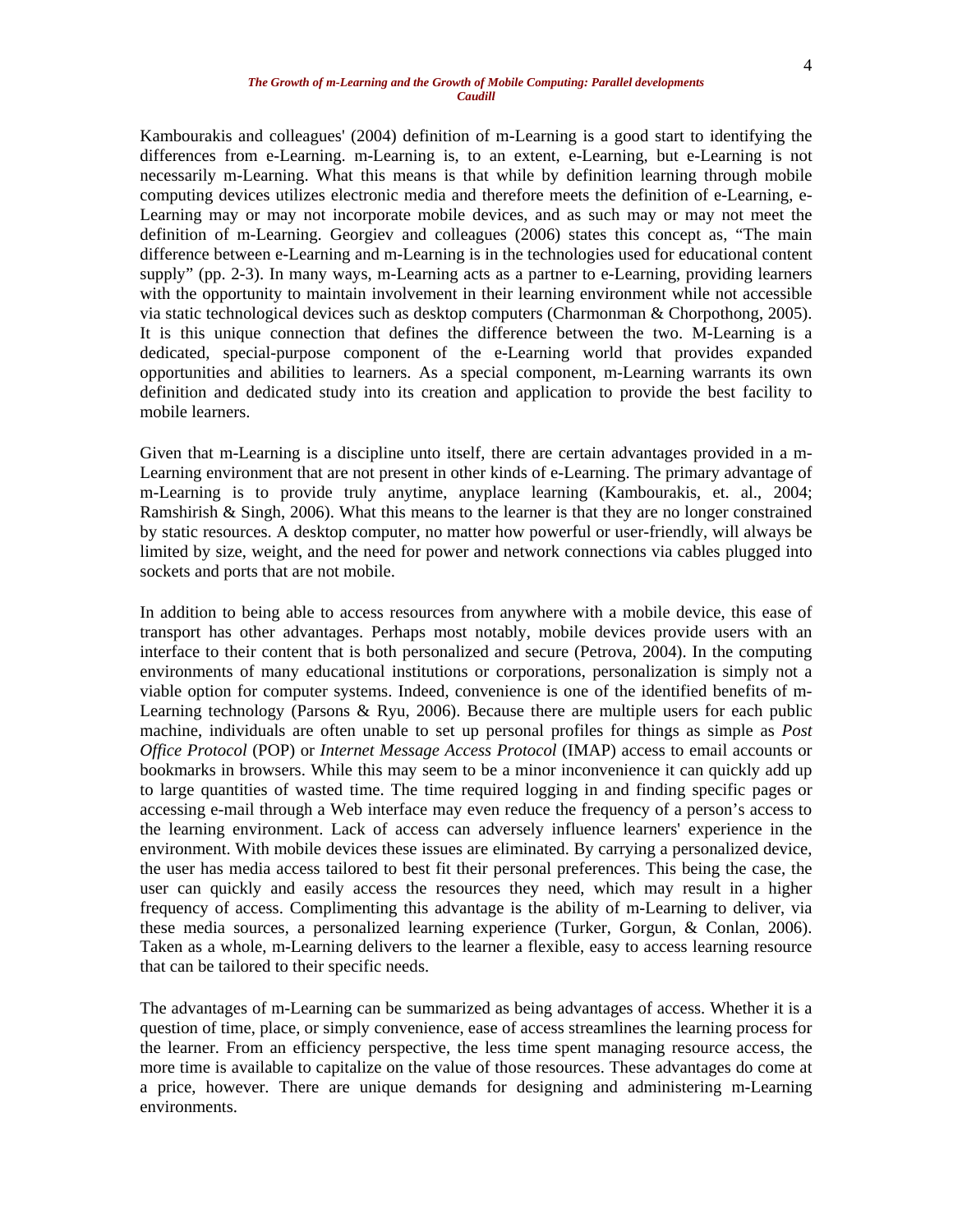Because of the multiple technologies involved in m-Learning, designing instructional content for this medium can be very challenging. The first demand for a successful application of m-Learning is one of scale; without a saturation of the technology in the target audience the system will fail (Viteli, 2000). The need for learners to have equal access to the technology is not significantly different from access issues for other teaching methods. A class website is not helpful if none of the students have Internet access, just as course notes distributed on CD are not helpful if students do not have access to computers to access the CD. While the hardware and networking technologies of m-Learning will be covered in a later section, the best Short Message Service (SMS) system or podcasting platform is useless if learners do not have access to SMScapable mobile phones or devices to play MP3 files. Thus, in planning m-Learning integration, some difficult decisions have to be made. It is very dangerous to assume that all learners will have access to a certain type of technology, while at the same time mandating the purchase and use of what can be very expensive hardware can be a challenge as well. These issues have to be addressed in every individual environment, and addressed early so that the m-Learning environment can be properly planned and implemented. Closely connected to the issue of access is the issue of capability. While all users may possess a certain type of hardware, different models may have different capacities in terms of processing power, network access, or other features. Thus, when designing a m-Learning environment, it is necessary to consider the content and format of the information being delivered, taking into account the users' locations and the limitations of their devices (Lonsdale, Baber, Sharples, & Arvantis, 2003).

One of the possibly unexpected, but very real, demands of designing m-Learning environments is to maintain the proper focus during the design phase. As the point of m-Learning is to facilitate the acquisition of knowledge, it is critical to focus on the learner, rather than the technology, when working with m-Learning pedagogy (Lonsdale et al., 2003). With such an intense focus on the capabilities of the new technology available to integrate into a learning environment it is far too easy for a designer or instructor to put all of their time into the technical aspects of an environment. Similar to the issue of access to the devices themselves, the best system ever devised is of no use to the students if it is too complicated for them to use. Therefore, the technical acumen of the intended consumers of the information must be considered along with the technology access of the group. More and more the degree to which this consideration matters is changing in relation to the intended audience. Current traditional undergraduate students are coming in as what are referred to as digital natives, who can seamlessly integrate technology into their daily practice, while older students, referred to as digital immigrants, can not (Cobcroft, Towers, Smith, & Axel, 2006). Two good rules of thumb are that users are rarely at the same level as designers, and that just because something can be done does not necessarily mean that it should be done.

### **m-Learning Technology**

With these design requirements in mind, the available m-Learning technologies can be explored. The broad categories include PDAs, mobile phones, and MP3 players. The start of this discussion involves defining what m-Learning devices are. The Hardware section will explore details of each device, but what categorization defines these devices? Generally, mobile devices can be defined as electronic devices that are small enough to fit in a shirt or jacket pocket. Mellow (2005), states that, "This would include such devices as mobile phones, portable digital assistants (PDAs) and *iPods.* It would not include laptops, as while they are portable, they are not mobile . . . Mobile devices should fit in your pocket" (p. 1). In relation to the widespread availability of these devices, Petrova (2004) says that, " . . . in the near future mobile communication devices will exceed the number of personal computers" (p. 1). Finally, Trifonova and Ronchetti (2003) define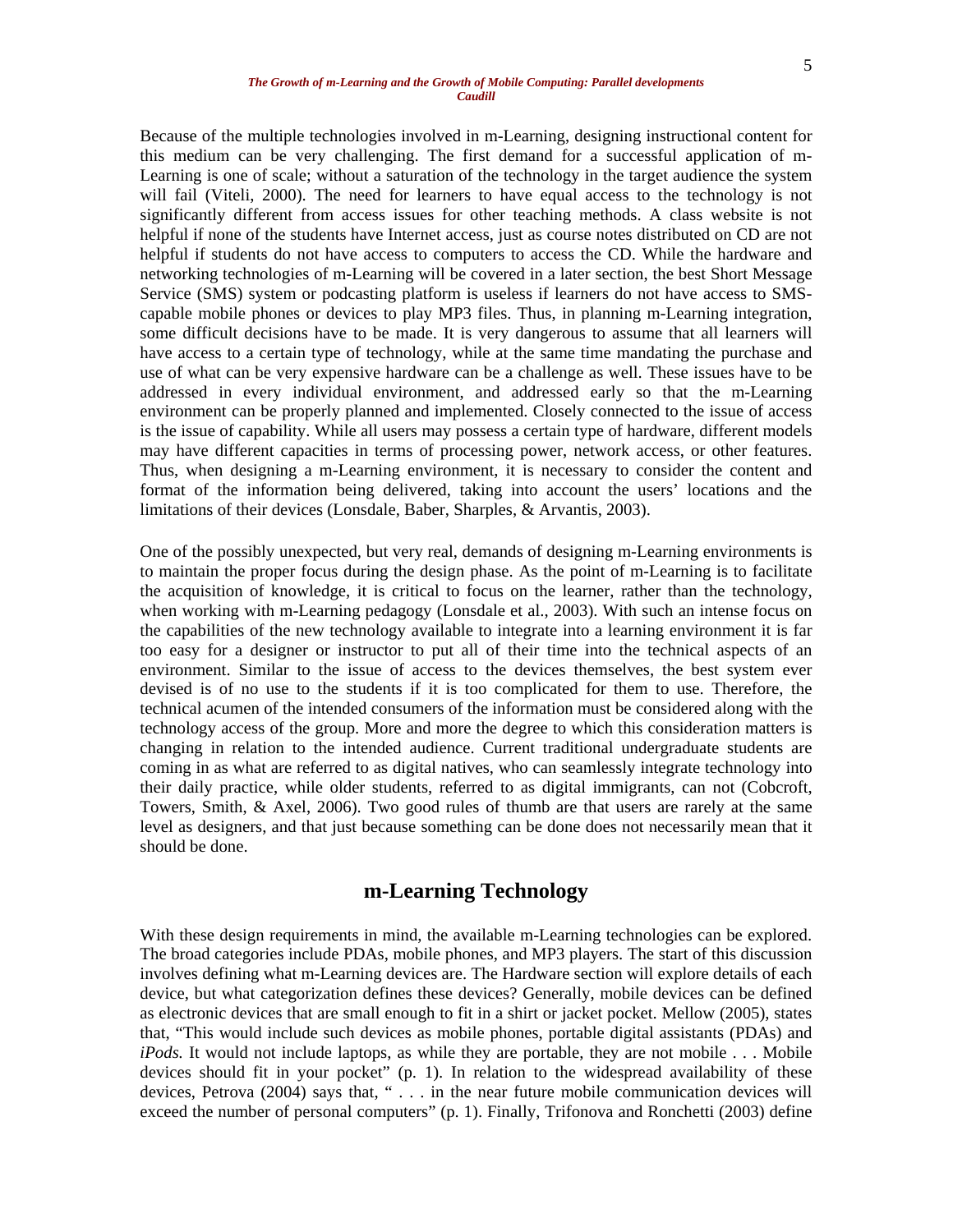mobile devices as, ". . . by mobile device we mean PDAs and digital cell phone, but more generally we might think of any device that is small, autonomous, and unobtrusive enough to accompany us in every moment of our every-day life, and that can be used for some form of learning"  $(p. 1)$ .

It is interesting to note that these definitions, by default, eliminate notebook computers from classification as mobile devices. As Mellow (2005) stated, there is a distinct difference between portable and mobile. The prime characteristic of mobile devices is that they are carried on a regular, if not constant basis. The old routine of picking up car keys and wallet every morning has for most people expanded to include at least a cell phone, if not a PDA and MP3 player as well. It is this constant access to the devices that drives m-Learning as a viable delivery system.

In order to be different from other forms of distance learning, and in order to function at all, mobile learning has to be exactly that; mobile. Mellow (2005) quotes Oblinger (2004) as saying that today's learners are " . . . digitally literate, always on, mobile, experimental, and communityoriented" ( p. 2). The mobility of m-Learning takes advantage of an entire population that maintains their connectivity through digital devices; they are involved with it all day every day and are comfortable with its use (Charmonman & Chorpothong, 2005). This cultural phenomenon leads to what Woukeu, Millard, Tao, and Davis (2005) identify as the goal of m-Learning, "The ultimate objective being for learning to become an integrated part of our daily life, that is no longer recognized as learning at all" (p. 2). It is mobility that drives m-Learning as a product. Because learners are connected to digital media devices at all times of their day, and are comfortable accessing information through these devices, they no longer require a particular location or environment to review educational material. Learners not only do not need a classroom, they do not even need a table to set up their notebook computer or enough elbow room on a train or bus to get into a comfortable typing position; their thumbs or a stylus have supplanted the need to type on a traditional keyboard.

Working hand-in-hand with the physical mobility of the devices is the virtual mobility of networking. No device, no matter how powerful or portable, can deliver educational material if it does not have access to that material. Thus, mobile networking is a key component of the m-Learning environment. The connectivity allowed by mobile networking gives learners not only access to static instructional materials, but to dynamic discussion environments and updated information from an instructor. Taken to the farthest extreme, anytime, anyplace learning becomes all the time, everywhere learning. With these parameters of mobility defined, it is time to examine the mobile devices themselves in detail.

### **Mobile Hardware**

Probably the first device that comes to mind when mobile hardware is discussed is the PDA. These devices offer many of the features of a full-size laptop computer but in a package that fits in a pocket. As discussed, mobility is a primary component of m-Learning hardware, and few devices offer the combination of mobility and features that the PDA does.

From the start, the PDA experience lends itself to being ideal for the m-Learning environment. Whether a *Palm* or *PocketPC* operating system, a PDA will start up almost instantly, as opposed to the boot process that is required for a larger computer. This advantage by itself is a significant one; if a learner wants to check e-mail or reply to a message board while in between appointments, the time spent booting up and shutting down a traditional computer platform is a very real deterrent, the PDA interface eliminates that wasted time.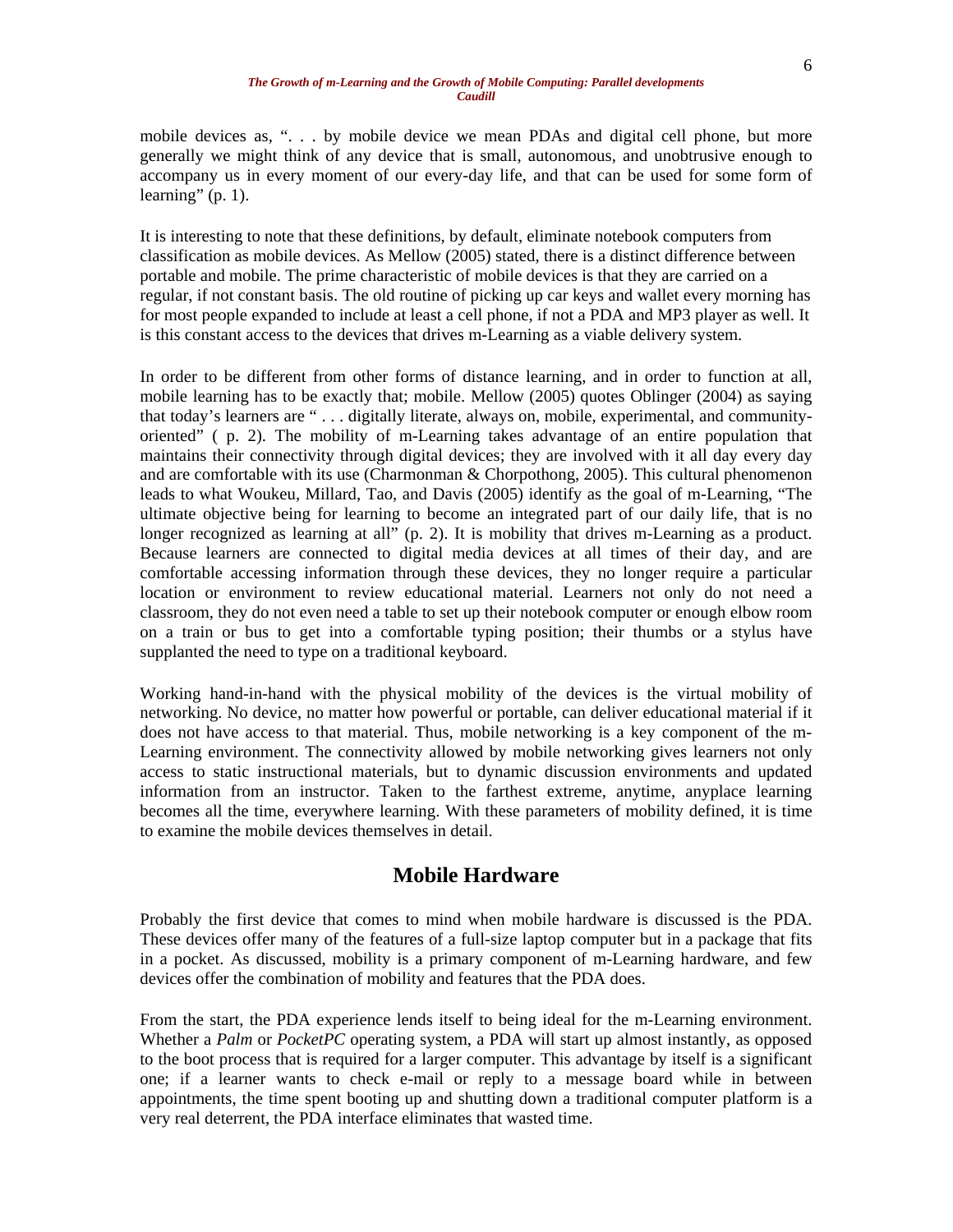Once the PDA is active, it provides a wide variety of applications that in the past were not available on mobile devices. Andronico and colleagues  $(2003, p 3)$  investigate three areas of applications using PDAs in the m-Learning environment:

- 1. The use of PDA as an enhanced organizer, by uploading/ downloading data with the central system in order to align periodically or on demand the agenda of the user (teacher, student, or other actors of the system) with all the academic appointments. This will imply the integration of the data schema of the agenda software of the portable device with the data coming from the central system.
- 2. The browsing of newsgroups managed by the central Learning management system (LMS) on the PDA screen, in case the user has no keyboard attached to the portable device, or the full interaction with the newsgroup in the other case.
- 3. The browsing of the LMS web pages where it is possible to download the educational material and consult it with specific viewers (at the moment those related with the Office suite and with Acrobat PDF format).

The first area, use as an enhanced organizer, speaks to the origins of PDAs as electronic date books and rolodexes. Prior to networking technology, the PDA was primarily a mobile data storage system, maintaining calendars, phone numbers, and other personal and business information for the user. With networking capability and shared calendars the PDA can apply this use to the m-Learning environment by facilitating the schedules of multiple people with the goal of achieving a learning objective. As anyone who has been through a post-secondary degree, and particularly a graduate degree, knows, scheduling time to meet with a busy professor or to assemble a project team to work on a class assignment can be difficult at best, and at times it borders on the impossible. By providing a live-update, shared calendar environment, the networked PDA can facilitate arranging these meetings that are so critical to learning. Like many of the things seen in m-Learning, and with technology in general, meetings are not a new or unique tool, but the technology improves the efficiency of arranging the meeting therefore saving time for the individuals and sparing that time for some other purpose.

Andronico and colleagues' (2003) second case, the engagement of an LMS, connects directly to not only m-Learning, but e-Learning. As a digitally delivered instructional media, the LMS is well established as a component of distance or blended instruction. What takes the LMS from e-Learning to m-Learning is the application of mobile technology, in this case, the PDA. With a mobile network connection, the user can access the LMS in live time and view updates, assignments, or discussions. While it is true that the lack of an attached keyboard may inhibit full participation, devices are improving to a level where even when using the stylus as an input tool it is possible to compose messages with practice. For a more user-friendly data entry environment, many manufacturers are also offering thumbpads, small keyboards designed to be used by a user's two thumbs while the device is held in the hands, that will dock with PDAs that do not have such an entry device included in their construction. In either case, a learner has the ability to participate in discussions from virtually any location, at any time, and the educational environment is maintained as a dynamic, active exchange of ideas.

The final of Andronico and colleagues' (2003) three points relates to the downloading and accessing of course materials. Again, this type of function was not long ago limited to only computers, but the PDA platform has become much more capable. Once linked into wireless networks, PDAs can now read and even edit traditional office and PDF files (Savill-Smith, 2005).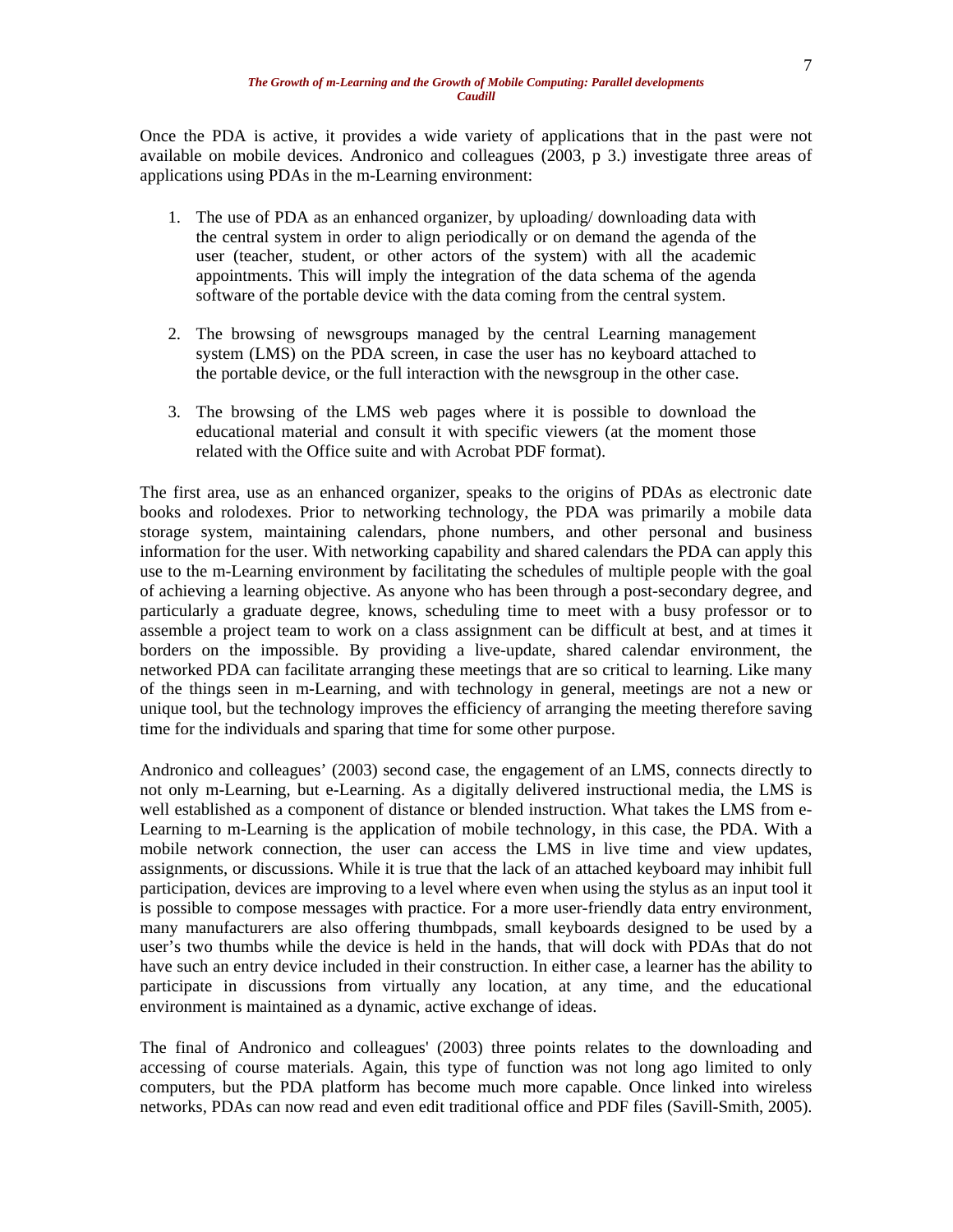With this level of functionality a user can truly access all of the resources that would be available to their computer-bound colleagues. It will likely not be long before the mobile device is simply another computing platform, without a clear distinction between the desktop or laptop and the palmtop (Qingyang, 2003).

The only potential drawback to the use of PDAs is their lack of processing power relative to a laptop or desktop computer. Baek, Cho, and Kim (2004) say that, "Mobile devices have the shortcomings of small screens, low processing speed, and limited storage while they can provide very specific learning materials for an individual learner with mobility at any time" (p. 2). While this is true, the technology is changing at a rapid rate. To put the current state of PDA power in perspective, the author completed the first year of business school in the year 2000 with a laptop computer that had a 166Mhz processor. The author's current PDA, not the most powerful on the market, has a 312Mhz processor. While laptops will almost always hold the advantage in processing power, it is important to remember just how little power is really required to use common applications like word processors and document viewers. Also, memory capacity is changing rapidly as most PDAs accept Secure Digital (SD) or other memory cards and the capacity of these cards is constantly improving. Where the power and capacities of mobile devices are really being seen as issues is at the design stage of m-Learning media. Because there are so many differences among different mobile devices, it is critical for m-Learning media designers to know what kind of hardware platforms their intended audiences are working on (Georgiev et al., 2006).

Outside of the PDA realm, another mobile technology finding success in m-Learning is the use of SMS messaging on mobile phones. SMS allows learners to access text information, and exchange messages and information, via their mobile phones. This provides the learner with access to the learning environment anywhere they can receive a mobile phone signal and utilizes a device that they will likely be carrying every day even in the absence of a m-Learning requirement to do so. Mellow (2005), cited the advantages to SMS as being, ". . . true flexibility to control the time, place, and pace of their learning, specificity of content, tutor constructed study aides designed for those areas that are 'challenge to learn' concepts, using technology that is engaging and totally comfortable for the student, non-threatening, private availability of on-demand study support" (p. 5).

There are three possible models of information exchange via SMS, one that involves the educational institution sending out information on their schedule, one in which the student requests information as they need it, and a third where the student is involved interactively with the environment (Mellow, 2005). The most immediate difference that is apparent between the SMS model and that of an LMS is that there is not a set of available information resident on a server for students to access on-demand; a process must be initiated to transmit the information to a recipient. While this may not be the ideal model for some applications, for others it is a very good fit. Messages regarding class changes, reminders of upcoming deadlines, or questions and responses involving specific course material could all be excellent uses of SMS. Because of the constant presence of a mobile phone, all individuals involved in the system are likely to receive and respond to SMS messages more quickly and possibly more reliably than they are to e-mail. Again, the application of technology to the m-Learning environment is facilitating all the time, everywhere learning.

The third and final unique hardware category to consider is the MP3 player. These devices store and play digital audio files that, in the case of m-Learning applications, are commonly referred to as podcasts. The podcast term comes from the popular Apple MP3 player, the *iPod.* The term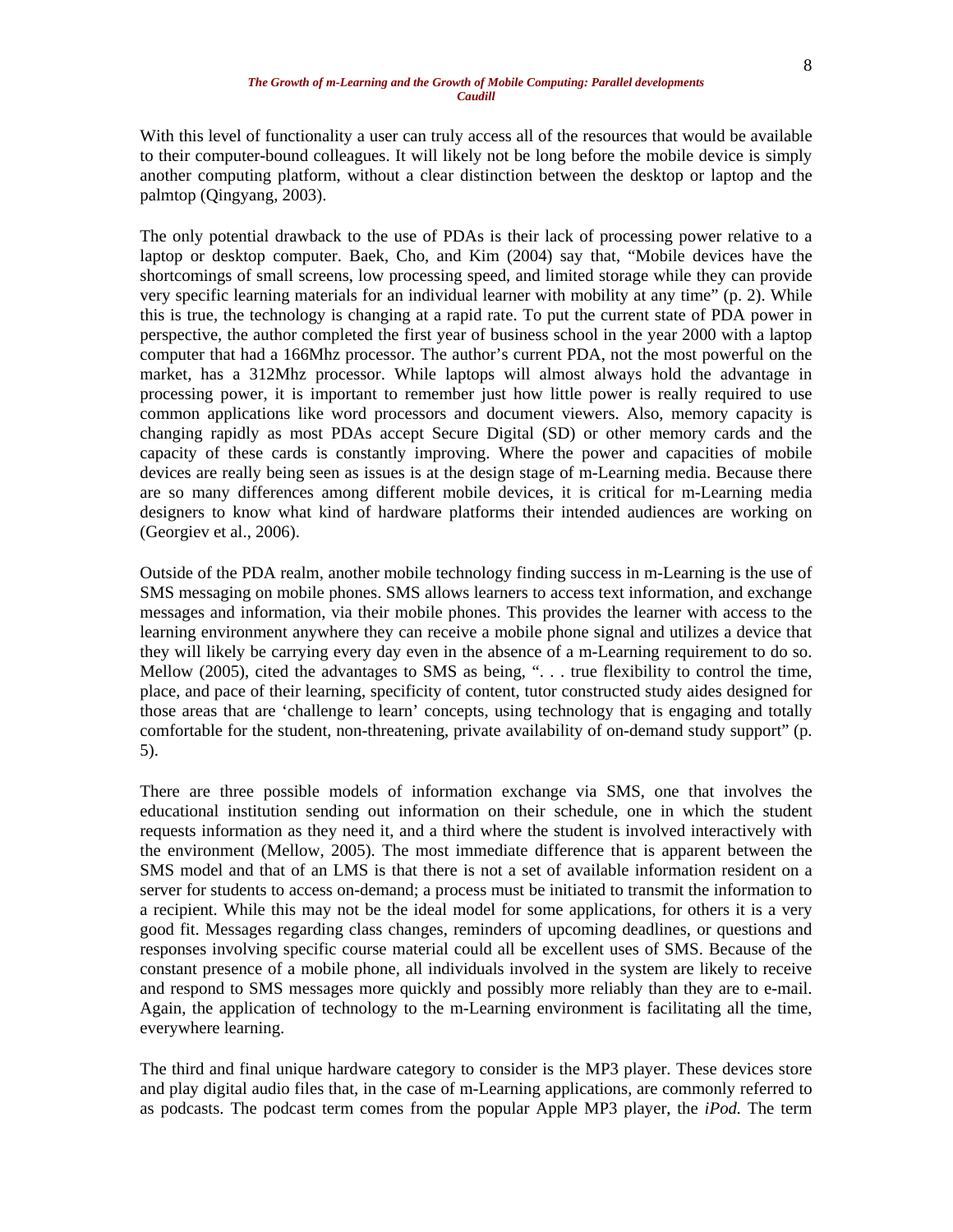itself is somewhat of a misnomer, however. Any device that can play MP3 files can be used to listen to podcasts, not just the *iPod* device.

Most podcasts consist of an audio file that conveys information on a given topic. In many ways, this is simply a recorded lecture that is made available on-demand to learners, and in some cases, it actually is a recording of a lecture that was originally delivered live. Recently, however, podcasts have begun to evolve in response to improved MP3 players. Many of these devices now offer the option of displaying a slide show of static digital image files, or even playing digital video. Using this technology, podcasts can include traditional slides to accompany a lecture or even a video file of the lecture where sample problems or other information can be viewed as it is written out to accompany the audio of the lecture. In a dramatically short time podcasts have advanced from simply theory to a fully-developed instructional tool, utilizing not only audio, but also image and video files. For users, podcasts have become much more popular as a tool to download audio files of lectures and tutorials (Oloruntoba, 2006).

Having examined the individual devices that are prevalent in m-Learning it is important to note that single-use devices are not necessarily a reality anymore. While dedicated PDAs, mobile phones, and MP3 players can certainly be purchased, there is increasing cross-over of functionality between them.

More common than anything else is the inclusion of an MP3 player in another device. Very few new PDAs lack a headphone jack and MP3 playing capability and an increasing number of mobile phones are embedding this functionality in their devices as well. In application, this indicates that incorporating m-Learning technologies in the form of podcasts, particularly audioonly podcasts, may capitalize on the greatest saturation of available technology in the population. Also, if an organization plans to utilize m-Learning technologies that require a PDA it is helpful to recognize that with virtually any current PDA having the capability to play podcasts the use of any PDA-based m-Learning technology can be coupled with podcasting, thereby delivering multiple media streams via a single piece of hardware.

The other increasingly common combination of mobile devices is that of the PDA phone. Several mobile phones currently integrate a PDA platform into the handset, thus providing the user with not only a mobile phone but also a mobile computing platform. With these devices, it is possible to combine not only PDA and MP3 functions, but SMS messaging applications as well. In an environment where users can be required to purchase a given device, a PDA phone can incorporate all the aspects of m-Learning into a single hardware package. Pedagogy of each organization will determine if it is reasonable to require such capacity, but the technological capability does exist if it appears useful in the proper situation.

### **Mobile Networking**

For mobile hardware to engage in the mobile learning environment it is necessary for these devices to have access to m-Learning content, often located on a network resource. If the mobile device was limited to working at a location where a network cable could be plugged in then its use would no longer be mobile, regardless of how small the device itself is. The second half of technology mobility has been the rise in mobile networks. The combination of mobile hardware with mobile technology is what allows this phenomenon to progress.

Perhaps the most prevalent and most widely recognized mobile networking technology is the IEEE 802.11 specification, commonly called Wi-Fi. Wi-Fi works by using a series of access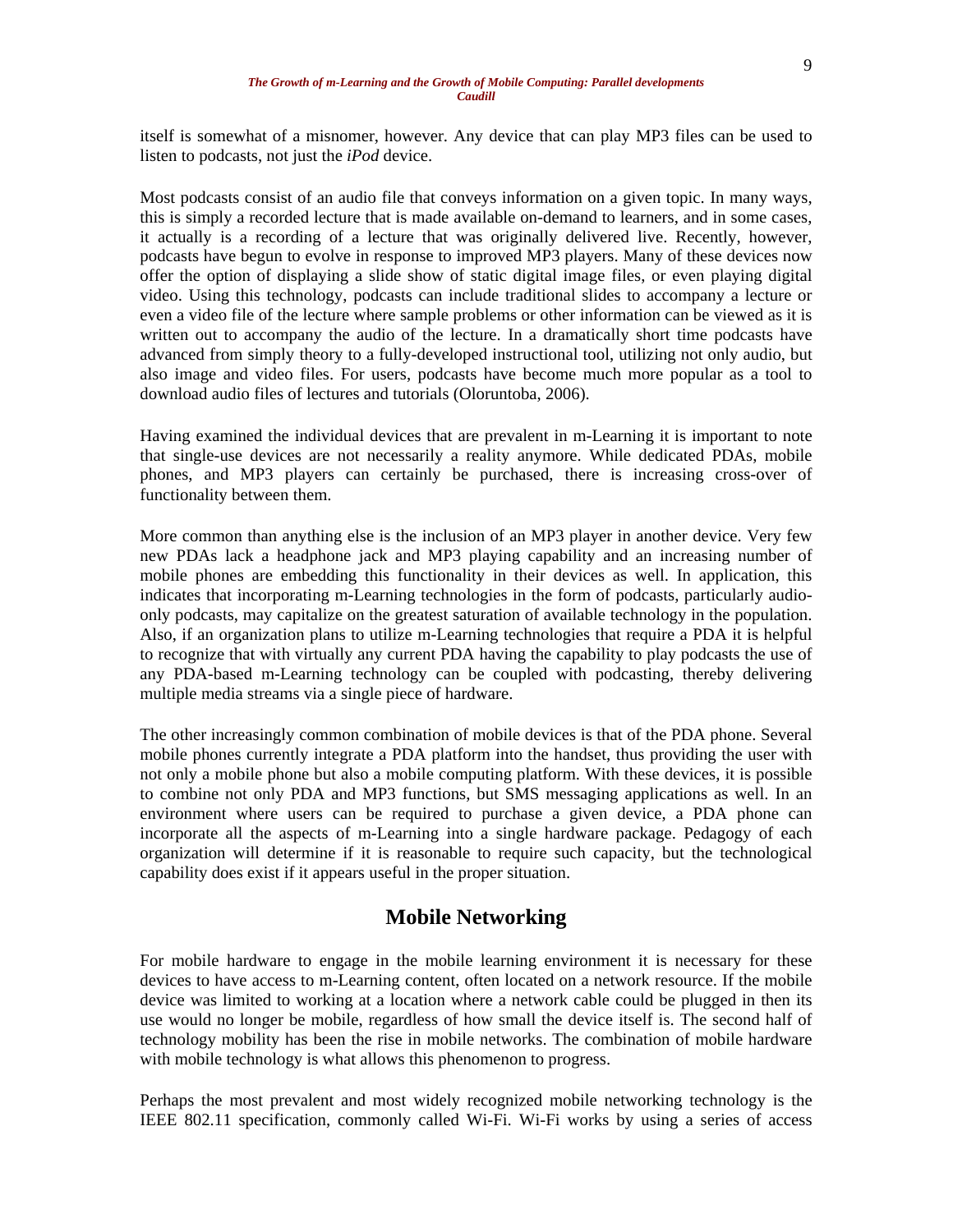points, which are transmitter/ receiver stations that wireless devices can connect to via their own Wi-Fi networking card. Initially seen as external cards that were used in a Personal Computer Memory Card International Association (PCMCIA) slot on laptops, Wi-Fi networking devices are now being integrated into standard-size PDAs and even smaller platforms such as mobile gaming devices. If a mobile device does not have a built-in Wi-Fi card there are a wide variety of add-on cards available, some small enough to fit into the SD slots on handheld devices. Thus, many devices not originally configured to access wireless networks can be converted to do so.

There are two widely used standards, 802.11b (b), which transmits at 11 Megabits per second (Mbps), and 802.11g (g), which transmits at 54 Mbps. Both of these common standards are interoperable, meaning that a g device can operate at a slower speed on a b network, and a b device can access a g network. Most devices today that include built-in Wi-Fi connectivity are using either the g or b standard, as are most publicly accessible Wi-Fi access points, which are referred to as hotspots.

The hotspot phenomenon has rapidly expanded to provide coverage to many public places (Balachandran, Voelker, & Bahl, 2003). This gives m-Learning students and instructors the freedom to not only work at a wide variety of locations, but also to deliberately choose comfortable locations, such as a favorite coffee shop, from which to work. Thus, m-Learning participants can not only work on the move, but they can also work from a good environment that may not be available to someone tied to a desktop or landline networked laptop.

The other side of the Wi-Fi connectivity issue is the possibility for groups to meet and connect to each other via what is referred to as an ad-hoc wireless network. This does not require an access point as it does not necessarily connect users to the Internet, it just allows users to connect to each other via Wi-Fi. In the event that participants in a m-Learning course meet in a physical location to work on a group project or just to discuss the course content they can avoid the need to print notes on paper or e-mail documents ahead of the meeting even if they are at a location that does not have an accessible hotspot. Once together, they can create an ad-hoc network and exchange electronic documents wirelessly even without a service provider.

The question of device to device networking brings up a second wireless networking standard, this one being IEEE 802.11.1, commonly called *Bluetooth*. Commonly seen as a networking technology, *Bluetooth* connects hardware devices to each other. Perhaps the most commonly witnessed application of the technology today is the *Bluetooth* headset, which wirelessly connects a headphone and microphone to a mobile phone. While in wide use for this purpose, *Bluetooth* can also be used to transfer data between devices, synch PDAs and mobile phones with other devices for data backup, and even access *Bluetooth* network portals to the Internet. *Bluetooth* is a much shorter-ranged technology than Wi-Fi, and because of that is rarely used for hotspots, but it is very useful for device-to-device communication. In the m-Learning environment, this would be useful for sharing data between devices. As an example, a m-Learning system utilizing SMS messaging would transmit messages to a learner's mobile phone. With a *Bluetooth*-enabled phone and PDA, the learner could transfer that message from their phone to their PDA wirelessly and store and access the information from that device at a later time. Because of its relatively new presence in the market of mobile technology, *Bluetooth* probably does not have a fully-developed application set at the time of this writing, and it bears watching to see what new uses may be beneficial to the m-Learning environment.

The final two mobile networking technologies are connected to mobile phones, SMS and cellular broadband. SMS is a data transmission option that allows the sending and receiving of short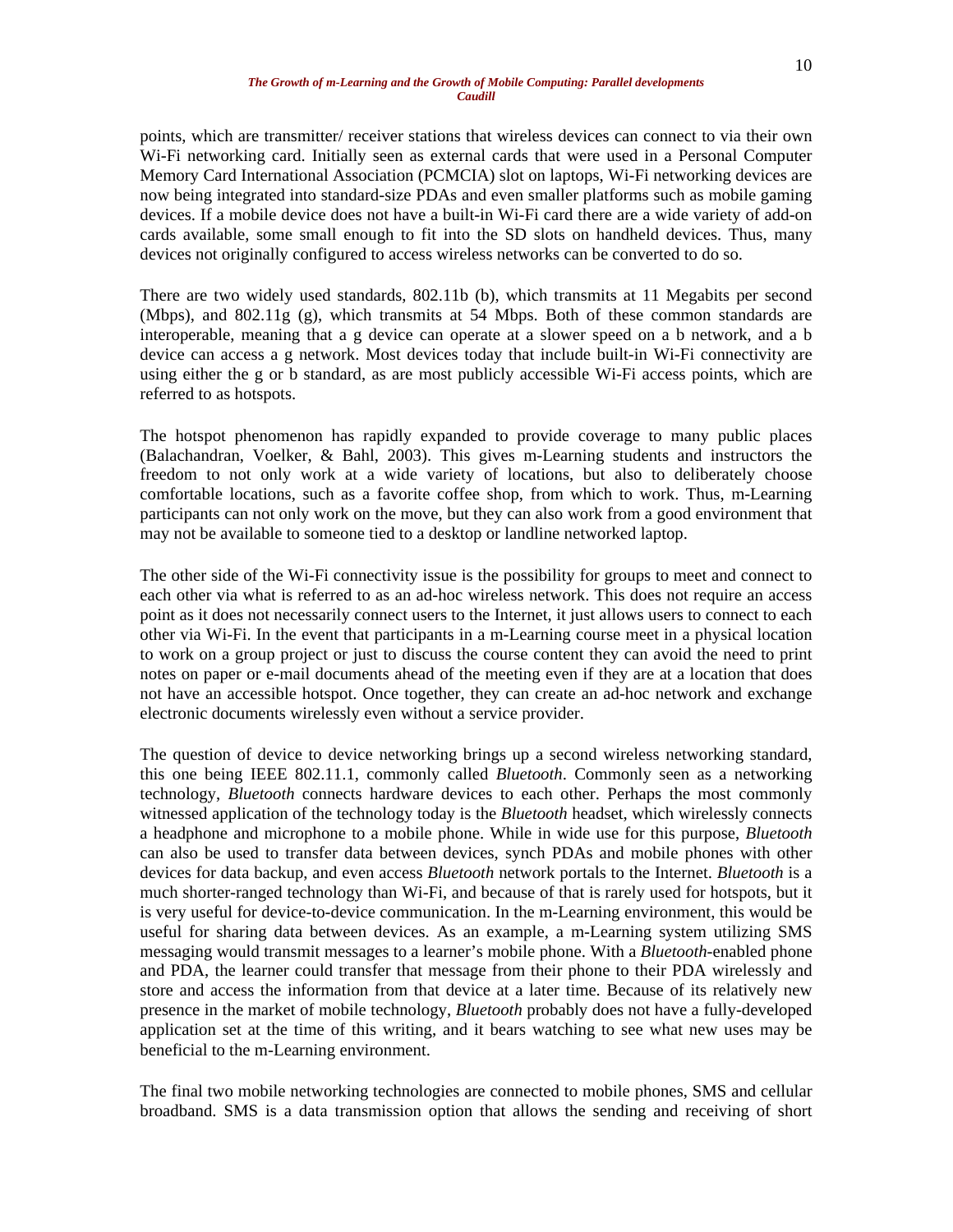messages via mobile phone. This does require a mobile phone to use, but has the advantage of not being tied to hotspots like Wi-Fi technology, the messaging is accessible anywhere the user has a mobile phone signal. Also seen most often on mobile phones but far more fully featured is the cellular broadband network. Cellular broadband provides full Internet access to a mobile device, most frequently a mobile phone, via wireless cellular network. Coverage at the time of this writing is still more limited than cellular phone coverage, but it is growing daily and encompasses most urban areas in the United States. First seen on mobile phones, it is now possible to access a cellular broadband network via a variety of devices through the appropriate expansion cards. Basically, this technology provides the user with Wi-Fi capabilities without the need to access a hotspot. Its applications in m-Learning are much the same: it provides Internet access on mobile devices. In the future, it will be interesting to see if cellular broadband builds a customer base to rival Wi-Fi for mobile networking applications.

### **Conclusions**

Mobile technology, both hardware and networking applications, is a necessary component for the existence of m-Learning. As instructors and designers, practitioners of m-Learning need to be fluent in the use of these technologies and cognizant of what technologies their learner population has access to. Application of specific pedagogical theories is directly connected to the technologies in use in a m-Learning system and as such, design of m-Learning environments demands a systems approach, where development accounts for all aspects of the environment. As technology continues to improve and innovate the options open to m-Learning will expand; the key is to focus on the fact that the goal of m-Learning is to facilitate learning, no matter what form the delivery may take.

### **References**

- Andronico, A., Carbonaro, A., Casadei, G., Colazzo, L., Molinari, A., & Ronchetti, M. (2003). Integrating a multi-agent recommendation system into a Mobile Learning Management System. *Artificial Intelligence in Mobile System 2003 Conference.* October 12. Seattle, WA. Retrieved April 23, 2007 from: [http://w5.cs.uni-sb.de/~krueger/aims2003/camera](http://w5.cs.uni-sb.de/%7Ekrueger/aims2003/camera-ready/carbonaro-4.pdf)[ready/carbonaro-4.pdf](http://w5.cs.uni-sb.de/%7Ekrueger/aims2003/camera-ready/carbonaro-4.pdf)
- Baek, Y. K., Cho, H. J., and Kim, B. K. (2004). Uses of learning objects in a wireless Internet based learning system. Proceedings of the *International Conference on Computers in Education.* November 30 - December 3. Melbourne, Australia. Retrieved April 24, 2007 from:<http://ieeexplore.ieee.org/iel5/8445/26602/01186107.pdf?arnumber=1186107>
- Balachandran, A., Voelker, G., & Bahl, P. (2003). Wireless Hotspots: Current challenges and future directions. Proceedings for *WMASH'03*. September 19, San Diego, USA. Retrieved April 24, 2007 from: [http://research.microsoft.com/~bahl/Papers/Pdf/monet05.pdf](http://research.microsoft.com/%7Ebahl/Papers/Pdf/monet05.pdf)
- Cobcroft, R., Towers, S., Smith, J., & Axel, B. (2006). Mobile Learning in Review: Opportunities and challenges for learners, teachers, and institutions. Proceedings of the *Online Learning and Teaching Conference 2006*. September 26. Brisbane, Australia. Retrieved April 24, 2007 from: [https://olt.qut.edu.au/udf/OLT2006/gen/static/papers/Cobcroft\\_OLT2006\\_paper.pdf](https://olt.qut.edu.au/udf/OLT2006/gen/static/papers/Cobcroft_OLT2006_paper.pdf)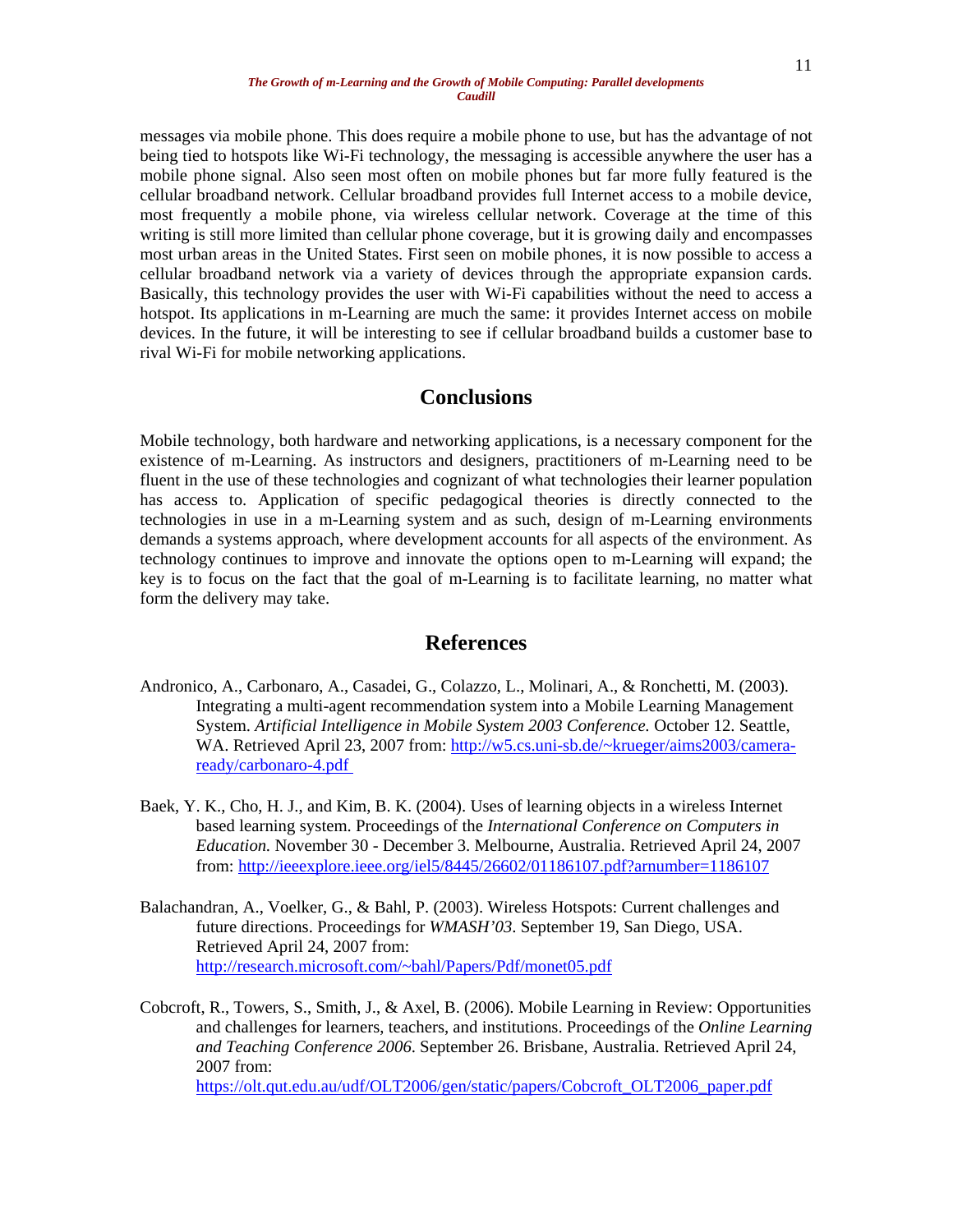- Charmonman, S., & Chorpothong, N. (2005). Digital Lifestyle and the Road Ahead. Proceedings of the *Fourth International Conference on eBusiness*. December 5-9. Beijing, China. Retrieved April 24, 2007 from: [http://www.charm.ksc.au.edu/SCPaper/Digital%20Lifestyle%20and%20the%20Road%2](http://www.charm.ksc.au.edu/SCPaper/Digital%20Lifestyle%20and%20the%20Road%20Ahead.pdf) [0Ahead.pdf](http://www.charm.ksc.au.edu/SCPaper/Digital%20Lifestyle%20and%20the%20Road%20Ahead.pdf)
- Colazzo, L., Molinari, A., Ronchetti, M., & Trifonova, A. (2003). Towards a Multi-Vendor Mobile Learning Management System. Proceedings for the *World Conference on Elearning.* Phoenix, USA. Retrieved April 24, 2007 from: [http://www.science.unitn.it/~foxy/docs/Towards%20a%20multi](http://www.science.unitn.it/%7Efoxy/docs/Towards%20a%20multi-vendor%20Mobile%20LMS%20%28long%29.pdf)[vendor%20Mobile%20LMS%20\(long\).pdf](http://www.science.unitn.it/%7Efoxy/docs/Towards%20a%20multi-vendor%20Mobile%20LMS%20%28long%29.pdf)
- Frohberg, D. (2006). Mobile Learning is Coming of Age: What we have and what we still miss. Proceedings for *DeLFI 2006*. September 11-14. Darmstadt, Germany. Retrieved April 24, 2007 from: [http://www.ifi.unizh.ch/im/fileadmin/user\\_upload/personen\\_downloads/2006\\_DELFI\\_Da](http://www.ifi.unizh.ch/im/fileadmin/user_upload/personen_downloads/2006_DELFI_Darmstadt_MLearn_Framework.pdf) [rmstadt\\_MLearn\\_Framework.pdf](http://www.ifi.unizh.ch/im/fileadmin/user_upload/personen_downloads/2006_DELFI_Darmstadt_MLearn_Framework.pdf)
- Georgiev, T., Georgieva, E., & Trajovski, G. (2006): Transitioning from e-Learning to m-Learning: Present issues and future challenges. Proceedings of the *Seventh ACIS International Conference on Software Engineering, Artifical Intelligence, Networking, and Parallel/ Distributed Computing (SNPD '06*). Retrieved April 24, 2007 from: [http://ieeexplore.ieee.org/iel5/10923/34372/01640716.pdf?tp=&isnumber=34372&arnum](http://ieeexplore.ieee.org/iel5/10923/34372/01640716.pdf?tp=&isnumber=34372&arnumber=1640716) [ber=1640716](http://ieeexplore.ieee.org/iel5/10923/34372/01640716.pdf?tp=&isnumber=34372&arnumber=1640716)
- Jobmann, K., Kyamakya, K., Garcia, J. E., & Kruger, M. (2003). mLearning with the Notebook-Seminar. Proceedings for the *International Conference on Engineering Education.* July 23-28, San Juan, Puerto Rico. Retrieved April 24, 2007 from: [http://projekte.l3s.uni](http://projekte.l3s.uni-hannover.de/pub/bscw.cgi/d25783/mLearning%20with%20the%20Notebook-Seminar)[hannover.de/pub/bscw.cgi/d25783/mLearning%20with%20the%20Notebook-Seminar](http://projekte.l3s.uni-hannover.de/pub/bscw.cgi/d25783/mLearning%20with%20the%20Notebook-Seminar)
- Kambourakis, G., Kontoni, D. P. N., & Sapounas, I. (2004). Introducing Attribute Certificates to Secure Distributed E-Learning or M-Learning Services. Proceedings of the *IASTED International Conference.* Innsbruck, Australia. pp 436-440. Retrieved April 24, 2007 from:<http://www.ice.upc.edu/butlleti/innsbruck/416-174.pdf>
- Laouris, Y. & Eteokleous, N. (2005). We need an Educationally Relevant Definition of Mobile Learning. Proceedings of the *4th World Conference on mLearning.* October 25-28, Cape Town, South Africa. Retrieved April 24, 2007 from: <http://www.mlearn.org.za/CD/papers/Laouris%20&%20Eteokleous.pdf>
- Lonsdale, P., Baber, C., Sharples, M., & Arvanitis, T. (2003). A context awareness architecture for facilitating mobile learning. Proceedings of *MLEARN 2003.* May 19-20, London, UK. Retrieved April 24, 2007 from: [http://www.eee.bham.ac.uk/sharplem/Papers/Lonsdale%20mlearn%202003%20abstract](http://www.eee.bham.ac.uk/sharplem/Papers/Lonsdale%20mlearn%202003%20abstract%20SUBMITTED.pdf) [%20SUBMITTED.pdf](http://www.eee.bham.ac.uk/sharplem/Papers/Lonsdale%20mlearn%202003%20abstract%20SUBMITTED.pdf)
- Mellow, P. (2005). The Media Generation: Maximize learning by getting mobile. Proceedings for *ASCILITE 2005 Conference: Balance, Fidelity, Mobility: maintaining the momentum?*  December 4-7, Brisbane, Australia. Retrieved April 24, 2007 from: [http://www.ascilite.org.au/conferences/brisbane05/blogs/proceedings/53\\_Mellow.pdf](http://www.ascilite.org.au/conferences/brisbane05/blogs/proceedings/53_Mellow.pdf)